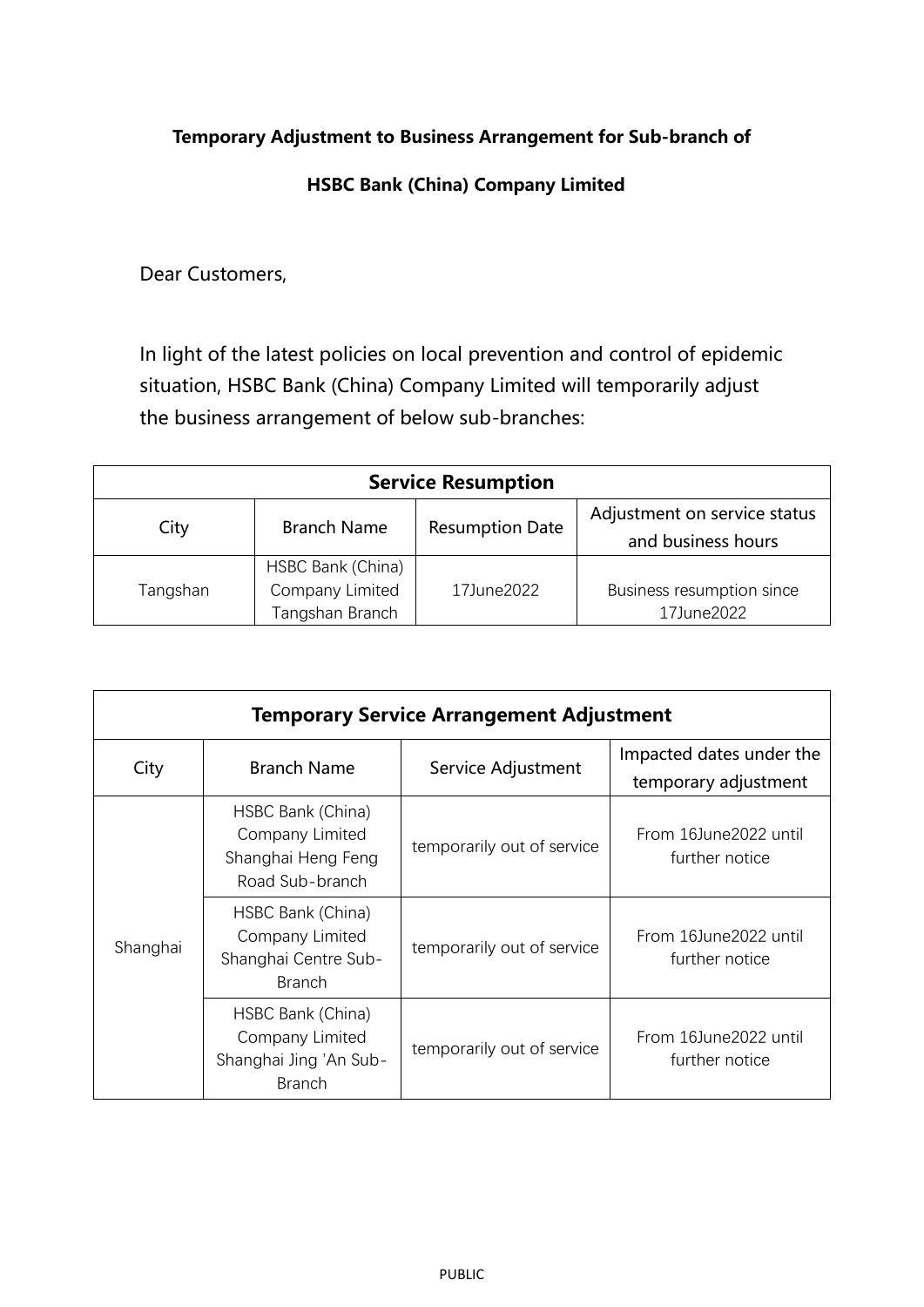|         | HSBC Bank (China)<br>Company Limited<br>Shanghai<br>International<br><b>Equatorial Hotel Sub-</b><br>branch | temporarily out of service                                               | From 15June2022 until<br>further notice |
|---------|-------------------------------------------------------------------------------------------------------------|--------------------------------------------------------------------------|-----------------------------------------|
| Beijing | HSBC Bank (China)<br>Company Limited<br>Beijing Branch                                                      | negative nucleic acid<br>test certificate within 72<br>hours is required | From 17June2022 until<br>further notice |
|         | HSBC Bank (China)<br>Company Limited<br>Beijing Lufthansa Sub-<br>branch                                    | negative nucleic acid test<br>certificate within 72 hours<br>is required | From 6June2022 until<br>further notice  |
|         | HSBC Bank (China)<br>Company Limited<br>Beijing COFCO Plaza<br>Sub-branch                                   | negative nucleic acid test<br>certificate within 72 hours<br>is required | From 6June2022 until<br>further notice  |
|         | HSBC Bank (China)<br>Company Limited<br>Beijing Dong Zhi Men<br>Sub-branch                                  | negative nucleic acid test<br>certificate within 72 hours<br>is required | From 6June2022 until<br>further notice  |
|         | HSBC Bank (China)<br>Company Limited<br>Beijing Cui wei Road<br>Sub-branch                                  | negative nucleic acid test<br>certificate within 72 hours<br>is required | From 6June2022 until<br>further notice  |
|         | HSBC Bank (China)<br>Company Limited<br>Beijing Zhong Guan Cun<br>Sub-branch                                | negative nucleic acid test<br>certificate within 72 hours<br>is required | From 6June2022 until<br>further notice  |
|         | HSBC Bank (China)<br>Company Limited<br>Beijing Tuspark Sub-<br>branch                                      | negative nucleic acid test<br>certificate within 72 hours<br>is required | From 6June2022 until<br>further notice  |
|         | HSBC Bank (China)<br>Company Limited<br>Beijing Zhongguancun<br>West Sub-branch                             | negative nucleic acid test<br>certificate within 72 hours<br>is required | From 6June2022 until<br>further notice  |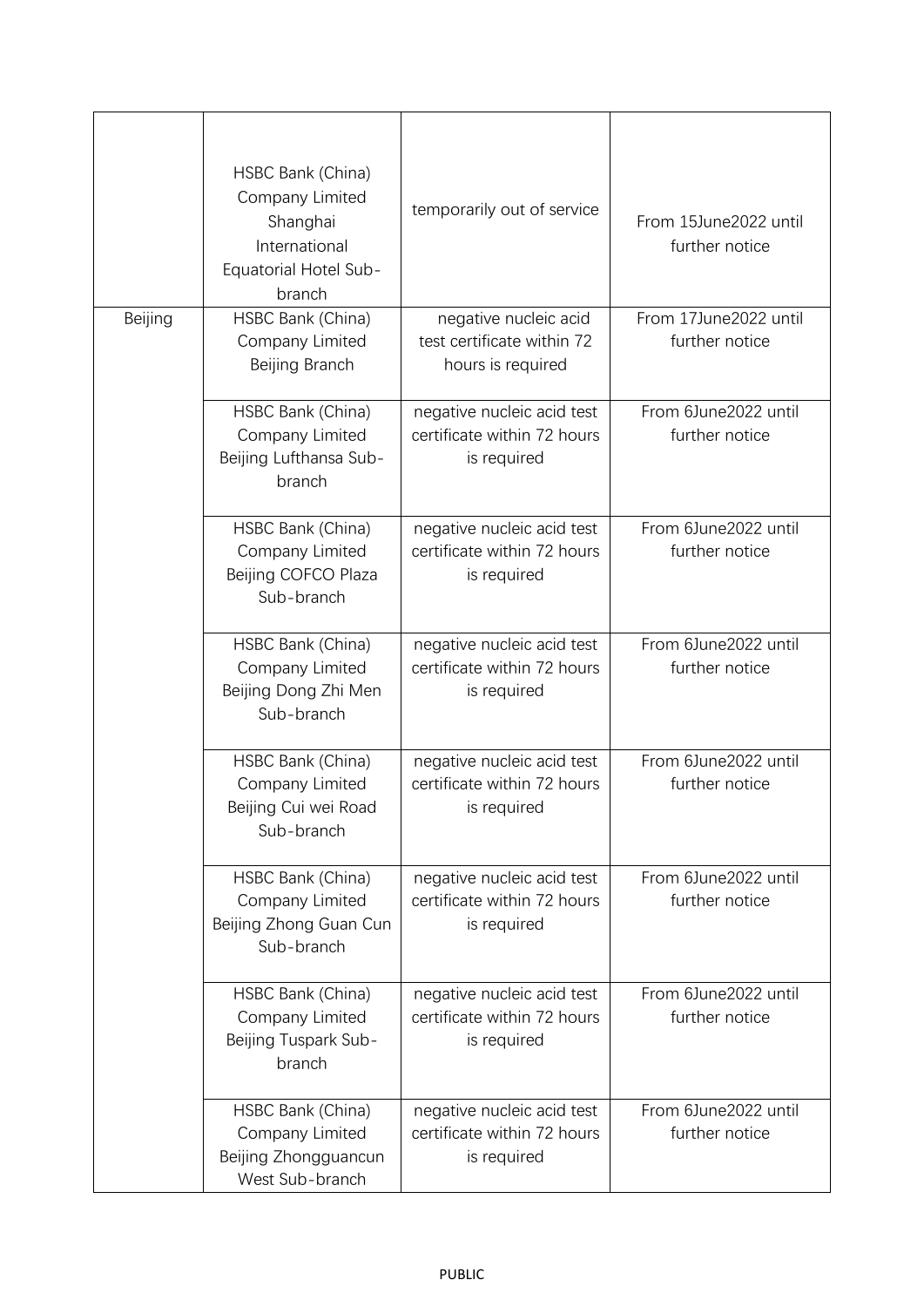| HSBC Bank (China)<br>Company Limited<br>Beijing Yuan Da Road<br>Sub-branch        | negative nucleic acid test<br>certificate within 72 hours<br>is required | From 6June2022 until<br>further notice  |
|-----------------------------------------------------------------------------------|--------------------------------------------------------------------------|-----------------------------------------|
| HSBC Bank (China)<br>Company Limited<br>Beijing Wangjing Sub-<br>branch           | negative nucleic acid test<br>certificate within 72 hours<br>is required | From 6June2022 until<br>further notice  |
| HSBC Bank (China)<br>Company Limited<br>Beijing Guanghua Road<br>Sub-branch       | negative nucleic acid test<br>certificate within 72 hours<br>is required | From 6June2022 until<br>further notice  |
| HSBC Bank (China)<br>Company Limited<br>Beijing North Start Sub-<br>branch        | negative nucleic acid test<br>certificate within 72 hours<br>is required | From 6June2022 until<br>further notice  |
| HSBC Bank (China)<br>Company Limited<br>Beijing Lido Sub-branch                   | negative nucleic acid test<br>certificate within 48 hours<br>is required | From 14June2022 until<br>further notice |
| HSBC Bank (China)<br>Company Limited<br>Beijing China Central<br>Place Sub-branch | negative nucleic acid test<br>certificate within 72 hours<br>is required | From 6June2022 until<br>further notice  |
| HSBC Bank (China)<br>Company Limited<br>Beijing Jing Lun Sub-<br>branch           | negative nucleic acid test<br>certificate within 72 hours<br>is required | From 6June2022 until<br>further notice  |

Please refer to HSBC China official website, HSBC China Mobile Banking app and HSBC China WeChat official account (汇丰中国, WeChat ID: HSBC-CHINA-RBWM) for latest information.

Instead of going into a branch, you may prefer to do your banking using our internet banking, mobile banking, phone banking, HSBC China WeChat service account (汇丰中国客户服务, WeChat ID: